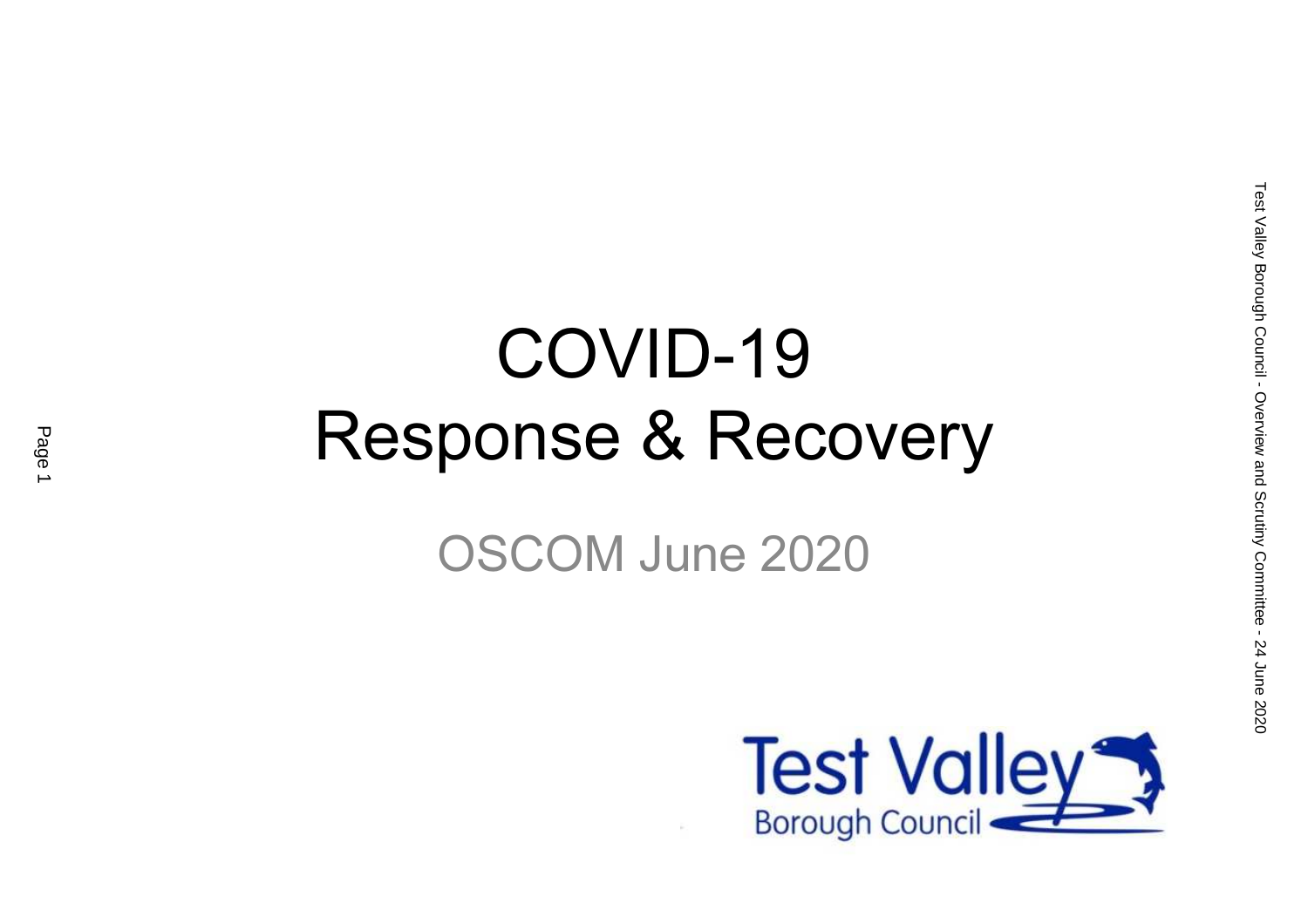**Test Valley Borough Council Supporting our communities** through Coronavirus



Provided £325,000 of council tax support to more than 2,000 households



Paid out £43m of grants and rate relief to support over 3,500 local businesses



Worked with 1,966 volunteers providing vital support to their local communities



We responded to more than 21,000 customer enquiries



Answered 1.275 calls to the Test Valley **Community Helpline** 



Collected 55,847 bins per

week - that's 670,164 bins

since lockdown began in March

Provided accommodation to 43 households facing homelessness during the pandemic



We suspended parking charges for 89 days to support people picking up supplies



Provided £21,075 to 47 community groups to help them deliver food supplies and prescriptions to residents

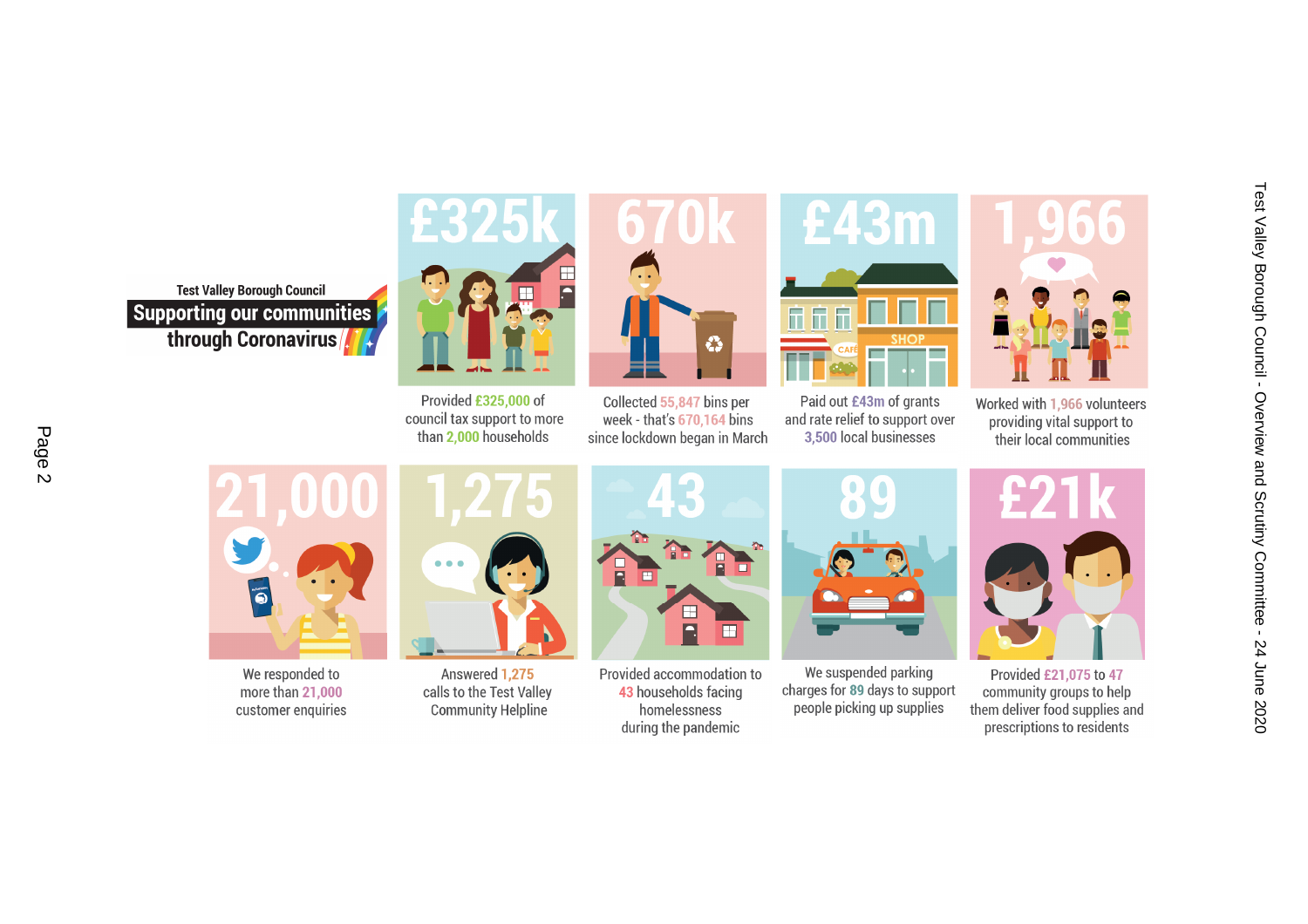# Recovery phase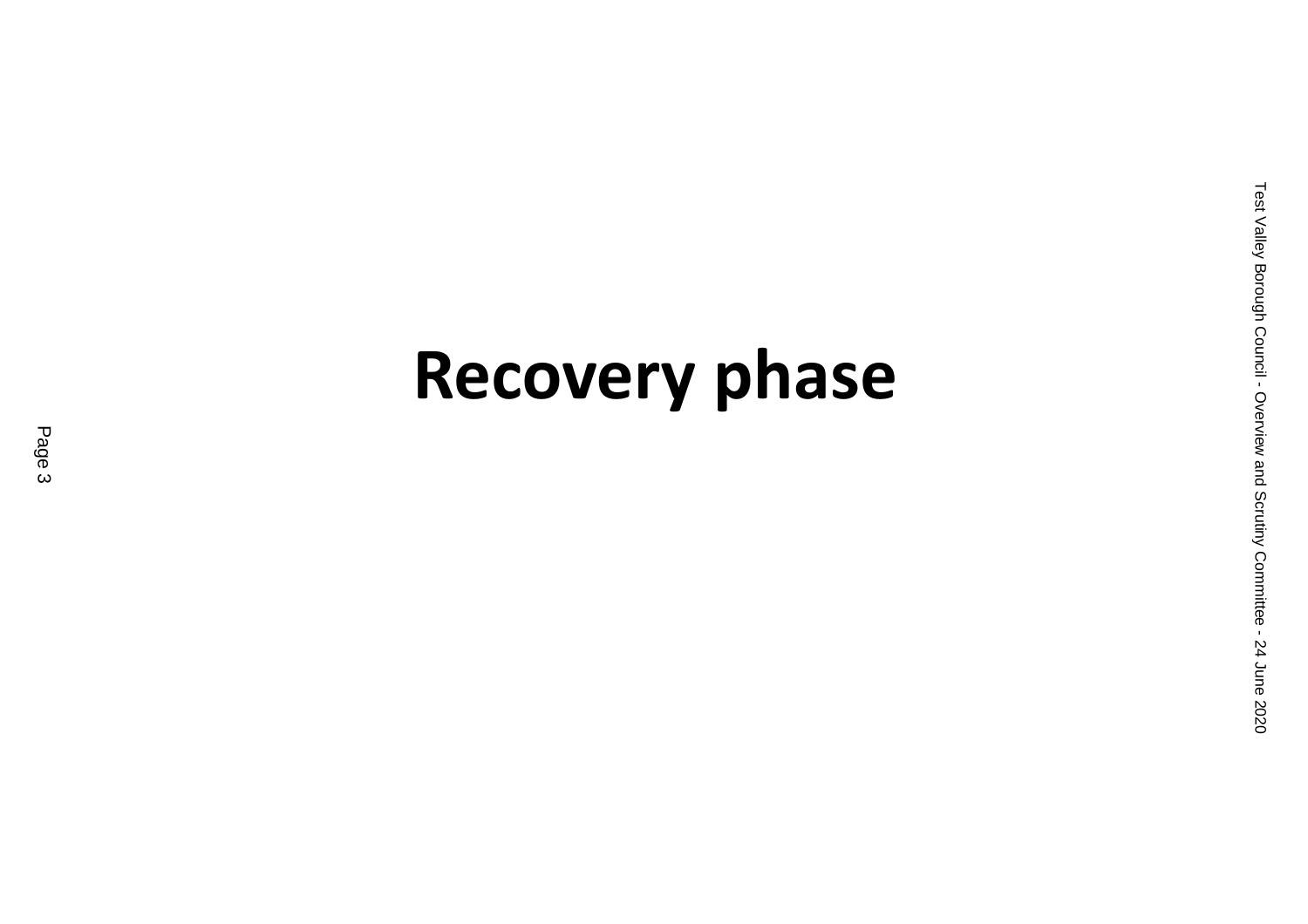### Progress so far



Page 4

Service & thematic impact assessments undertaken

Early work on issues such as High St's / Open spaces and Safe working begin in light of Govt. guidance



TVBC Recovery Plan considered by Cabinet in July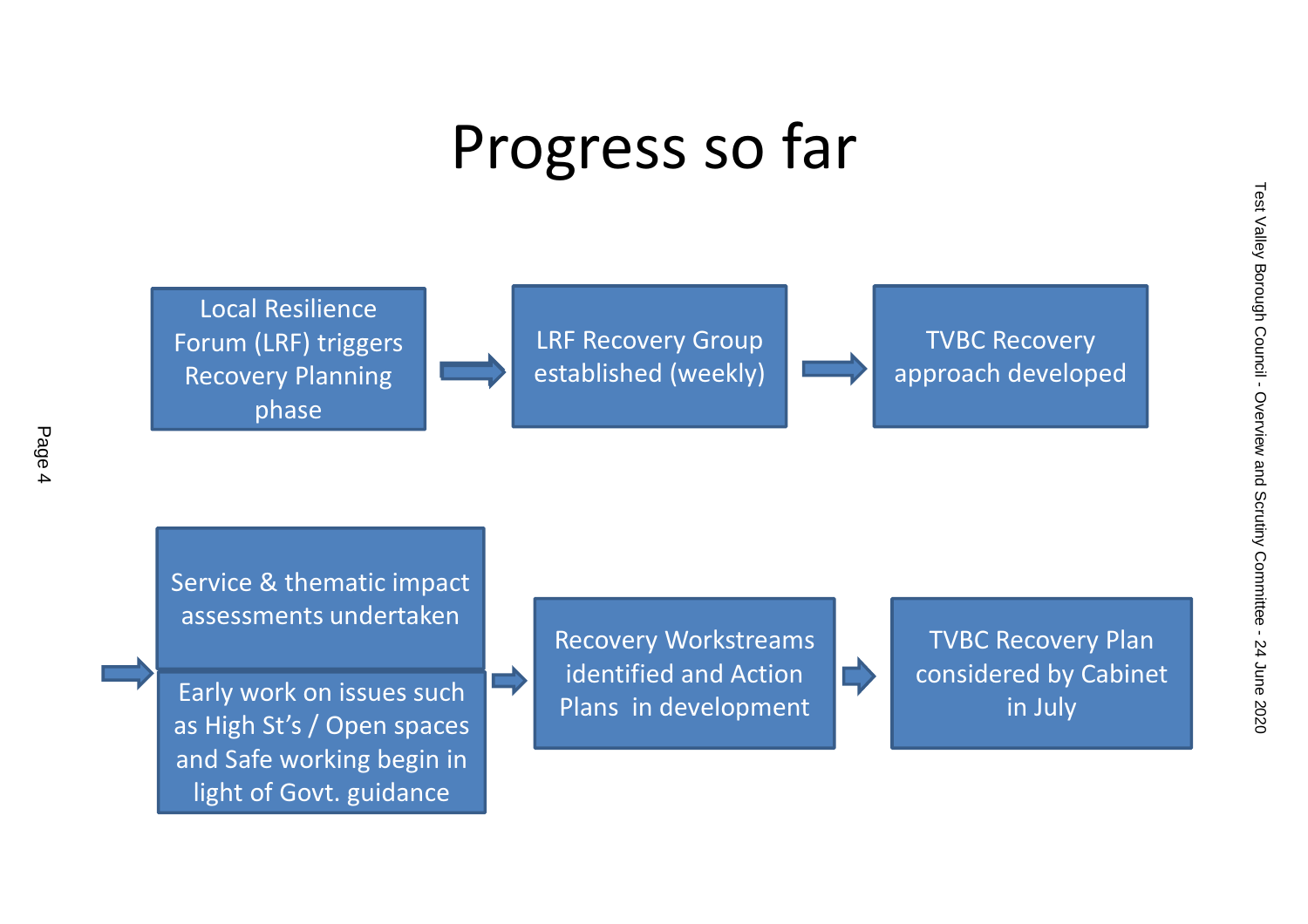## Purpose of Recovery Phase

To provide a specific structure for the COVID-19 recovery process in Test Valley

The objectives are:

- • To ensure a coordinated and integrated recovery process across the council and with our communities.
- •To deliver a clear vision of what we are recovering to
- • To play our part as a member of the LRF in meeting the statutory requirements of the Civil Contingencies Act 2004.
- •To implement and manage an effective multi-agency recovery process in Test Valley.
- $\bullet$ To identify and engage partners effectively in the recovery process.
- •To address the short, medium and long-term requirements of those affected.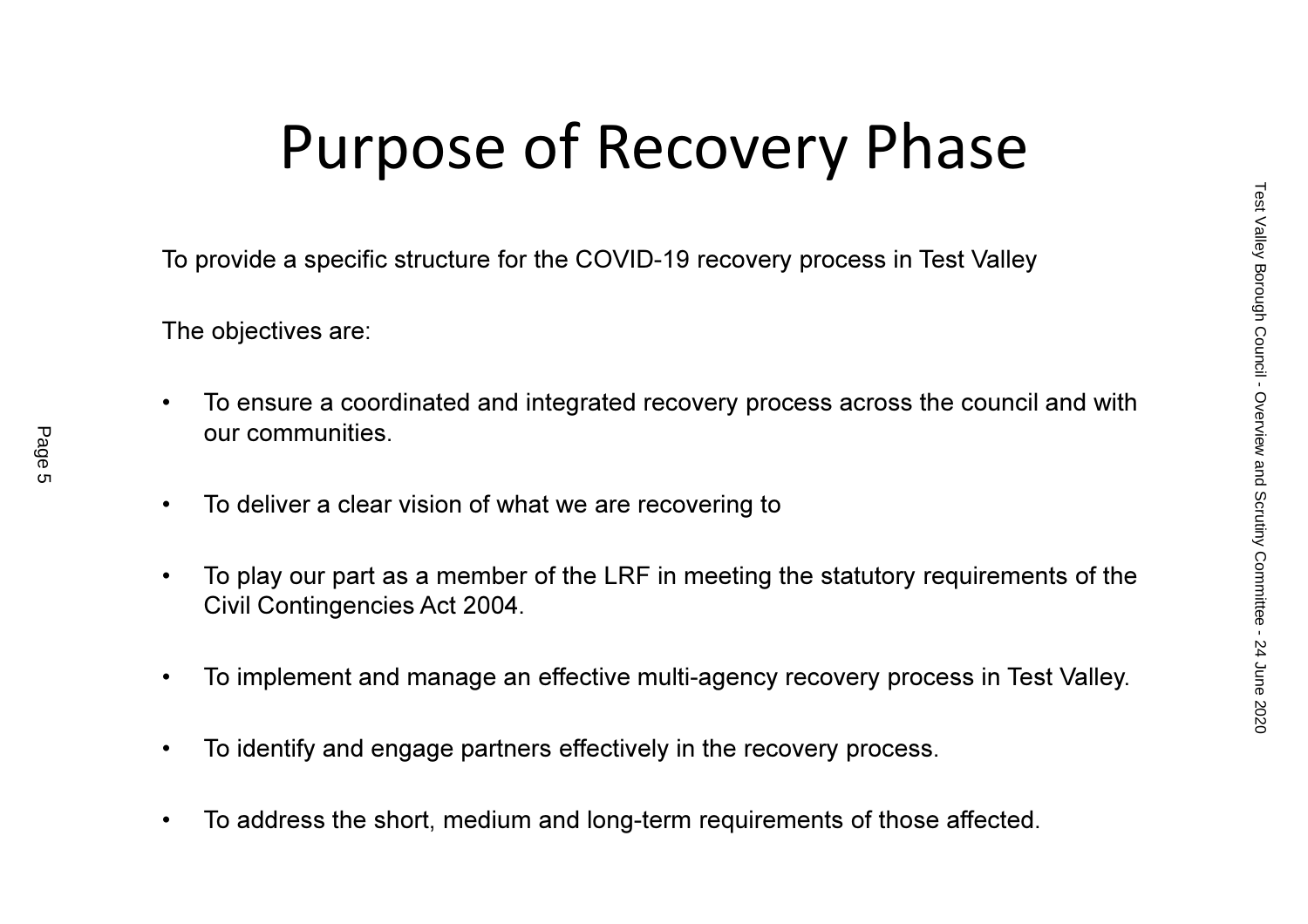#### Specific Challenges associated with COVID-19 Recovery (Shaw, 2020)

- •The scale is different.
- •The effects are different.
- $\bullet$ The length of time is different.
- •The knock-on effects are vast.
- •The impacts are not yet clear.
- •It will overlap with response.
- $\bullet$ It will require agility and flexibility.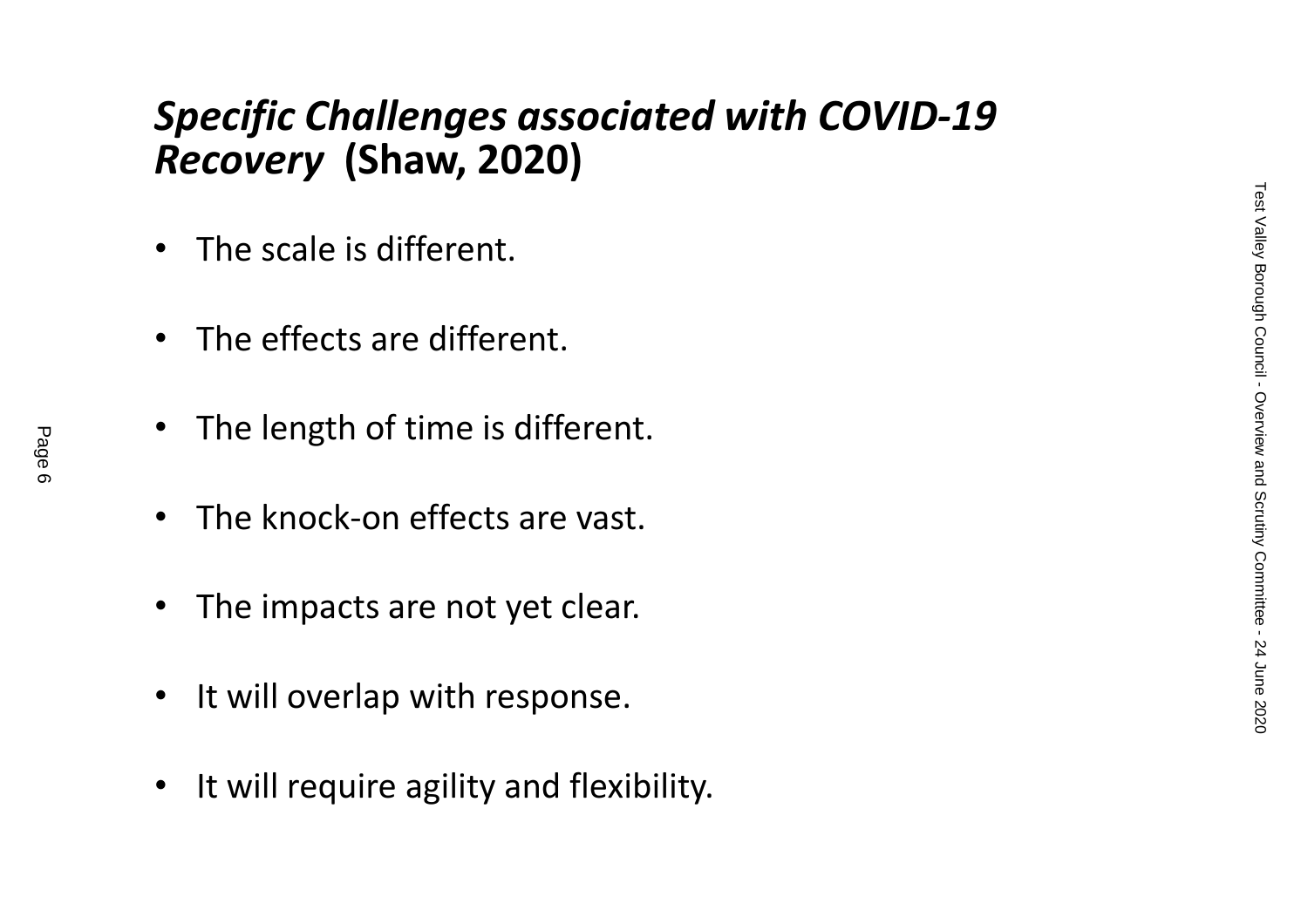## Principles for TVBC Recovery

- $\bullet$  The safety of our population and workforce are front and centre of our recovery work.
- $\bullet$  Place based and community focused approach provides a sustainable mechanism to recover.
- $\bullet$  Recovering to a new normal can present opportunities to do things differently and by taking an asset-based approach will enable us to do this.
- $\bullet$ Consistent, timely communication is critical
- $\bullet$  Adapt to an ever-changing situation and recognise that recovery will come in multiple phases.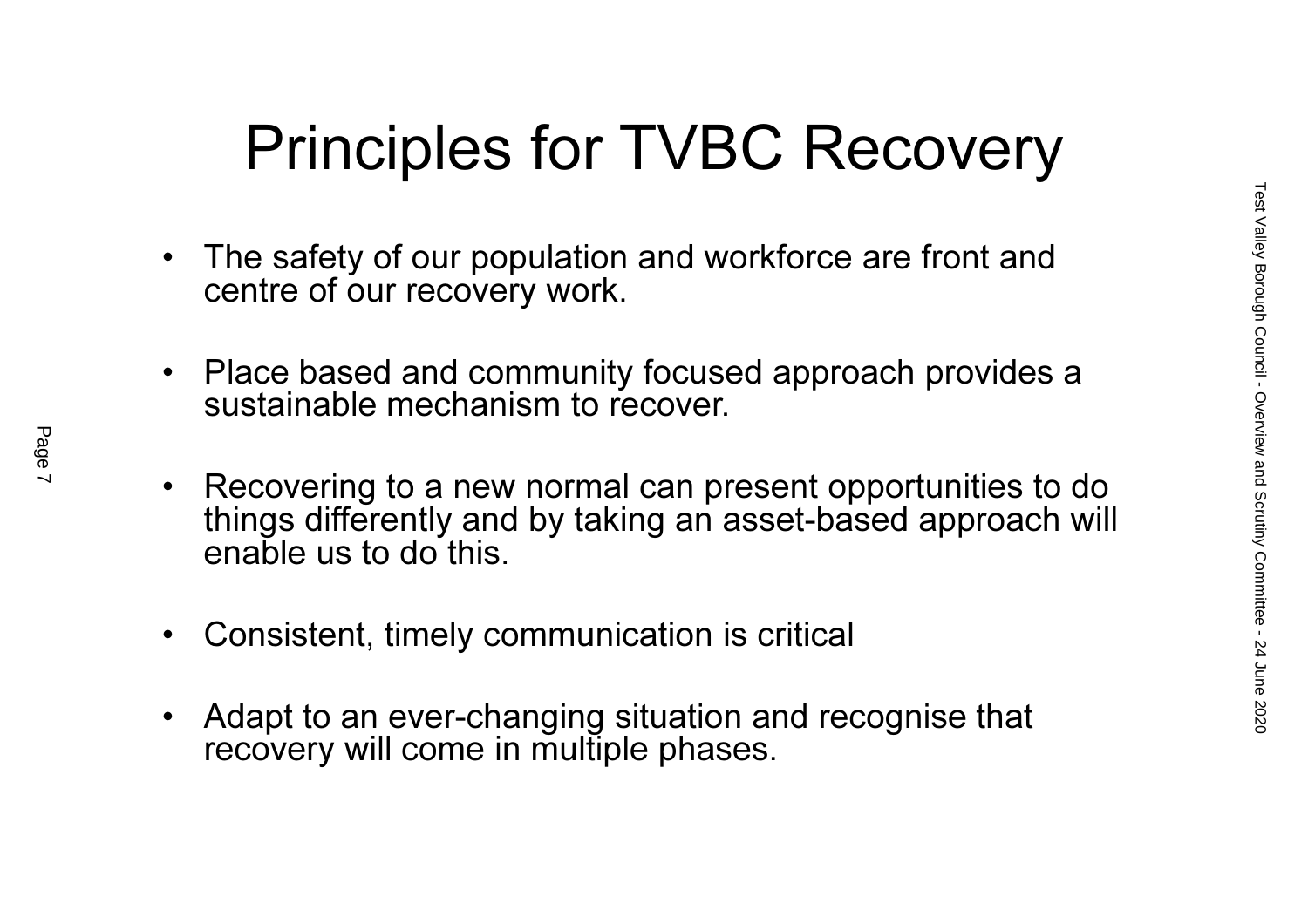## Strategic issues arising from the initial impact assessments

- • The following strategic recovery issues that cut across services and themes have been identified:
	- –Financial impact for the Council
	- Workforce
	- New worl New work / new burdens / re-opening to new normal
	- Strategy and policy implications
	- Transformation: Business and Cultural Change
	- Democratic Processes
	- –Community Impacts and… (community cohesion)
	- –Recession and Economic Recovery
	- –Town Centre recovery
	- Strategic Communics Strategic Communication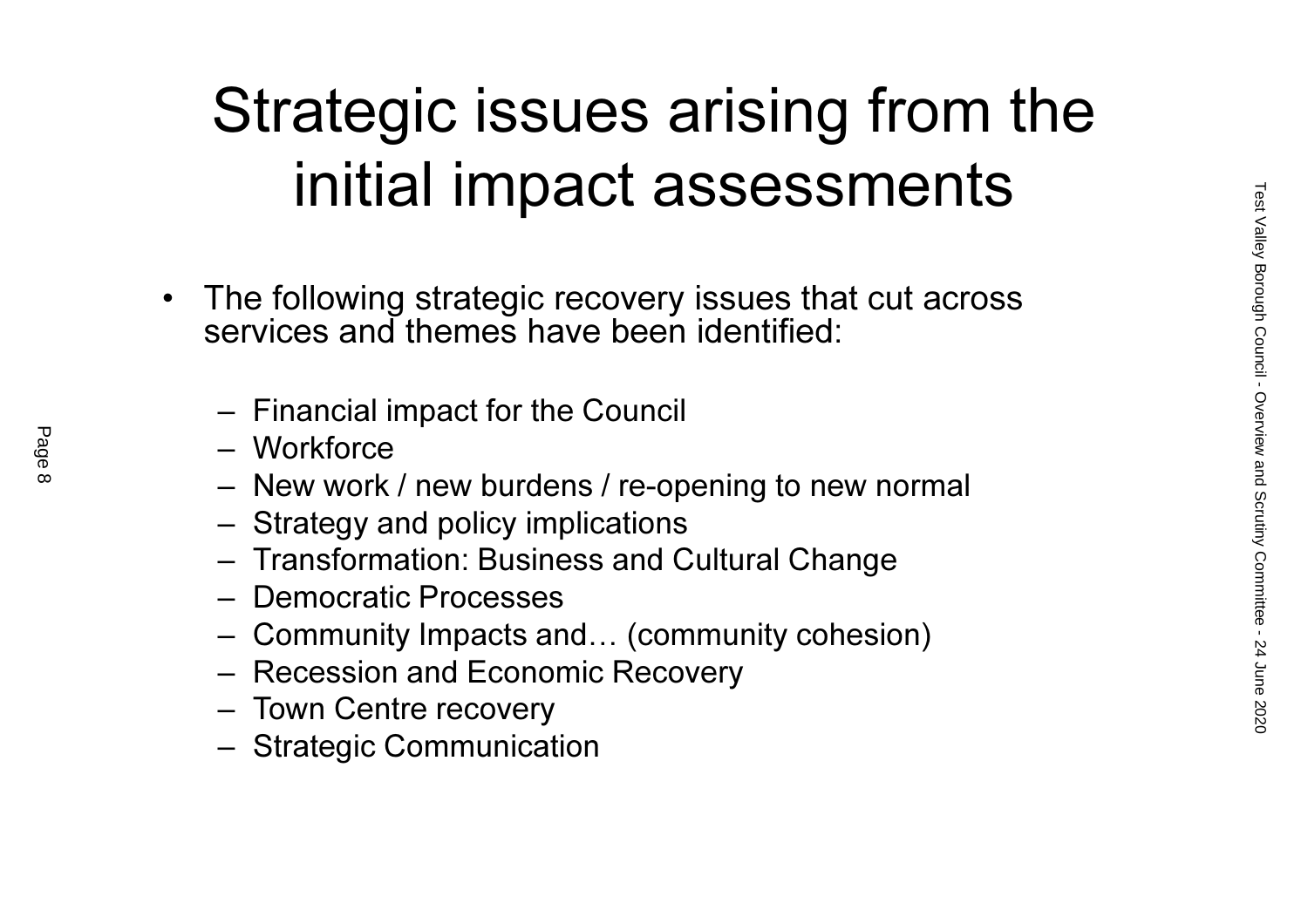# Recovery Workstreams

- 1. Service Recovery
- 2. Town Centre(s) Recovery
- 3. Economic Recovery
- 4. Covid-19 Secure Working
- 5. Re-opening public spaces
- 6. Wellbeing & mental health
- 7. Financial recovery
- 8. Community Recovery
- 9. New ways of working
- • Head of service / senior manager identified as w/s lead.
- $\bullet$  Each w/s producing detailed action plan
- • Communications running throughout